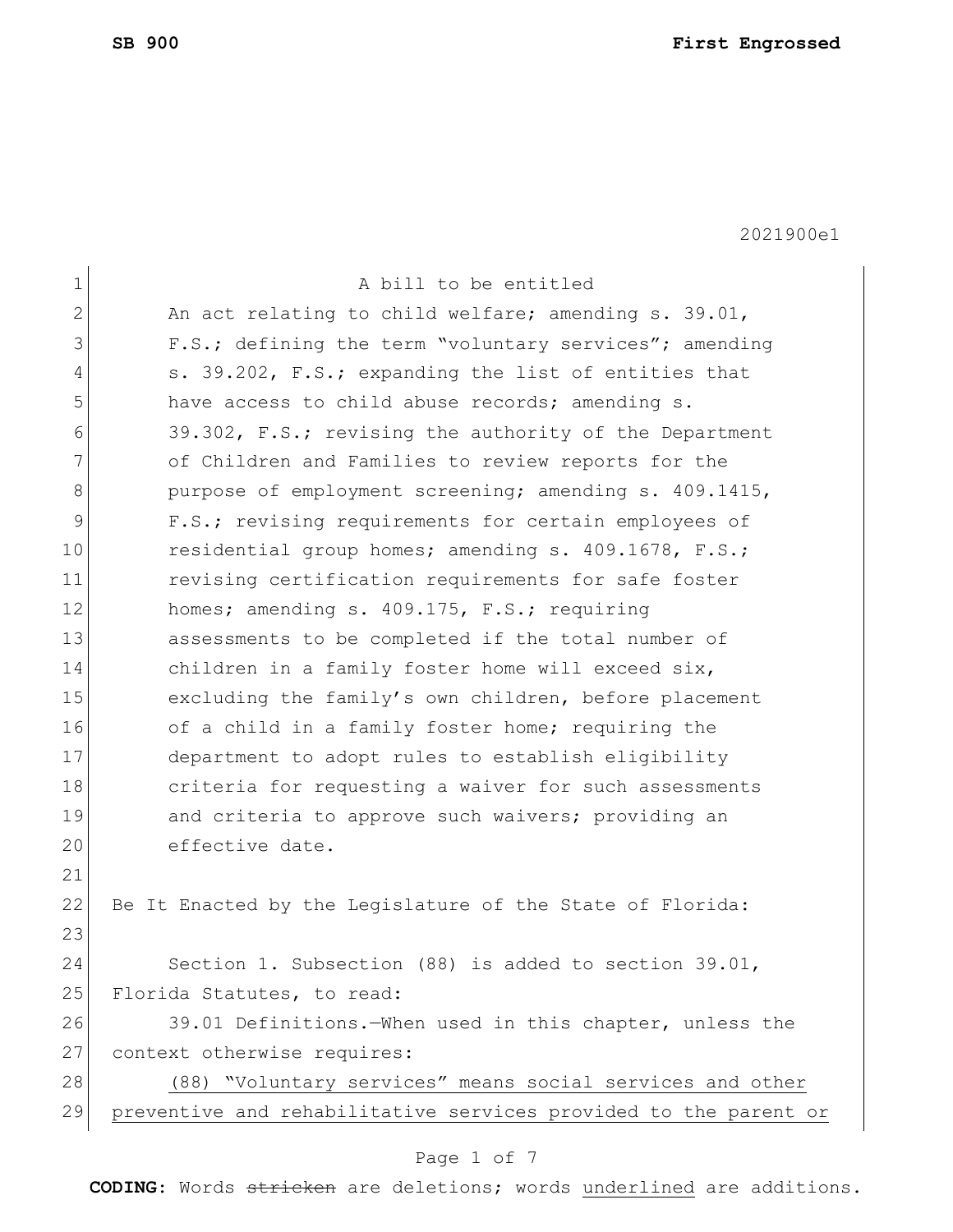| legal custodian of the child or directly to the child, or        |
|------------------------------------------------------------------|
| services provided on behalf of the child, when a parent or legal |
| custodian requests or voluntarily agrees to assistance.          |
| Section 2. Paragraphs (a) and (h) of subsection (2) of           |
| section 39.202, Florida Statutes, are amended to read:           |
| 39.202 Confidentiality of reports and records in cases of        |
| child abuse or neglect.-                                         |
| (2) Except as provided in subsection $(4)$ , access to such      |
| records, excluding the name of, or other identifying information |
| with respect to, the reporter which shall be released only as    |
| provided in subsection (5), shall be granted only to the         |
| following persons, officials, and agencies:                      |
| (a) Employees, authorized agents, or contract providers of       |
| the department, the Department of Health, the Agency for Persons |
| with Disabilities, the Agency for Health Care Administration,    |
| the office of Early Learning, or county agencies responsible for |
| carrying out:                                                    |
| 1. Child or adult protective investigations;                     |
| 2. Ongoing child or adult protective services;                   |
| 3. Early intervention and prevention services;                   |
| 4. Healthy Start services;                                       |
| 5. Licensure or approval of adoptive homes, foster homes,        |
| child care facilities, facilities licensed under chapters 393    |
| and 394 chapter 393, family day care homes, providers who        |
| receive school readiness funding under part VI of chapter 1002,  |
| or other homes used to provide for the care and welfare of       |
| children;                                                        |
| 6. Employment screening for caregivers in residential group      |
| homes and facilities licensed under chapters 393, 394, and 409;  |
|                                                                  |

# Page 2 of 7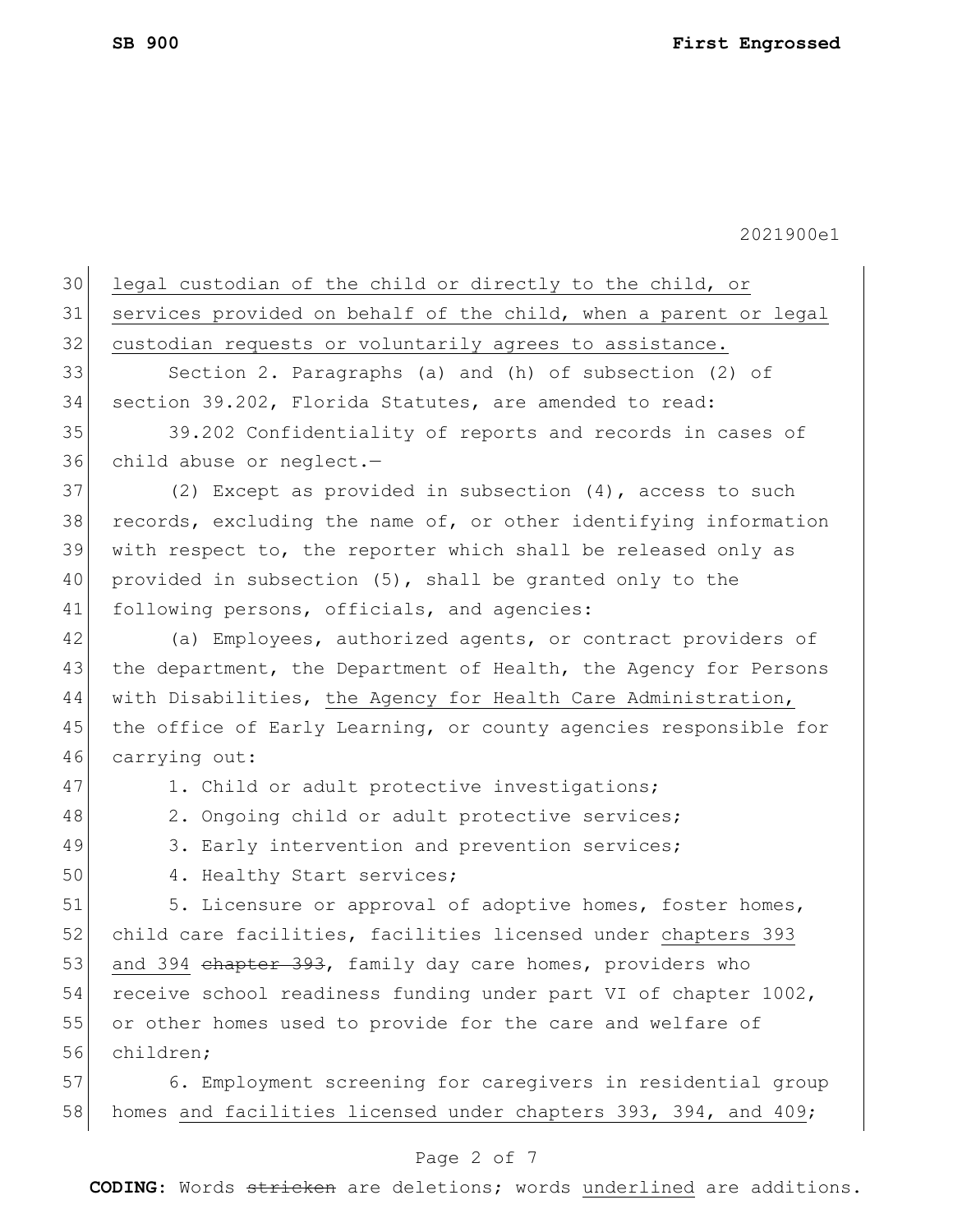| 59 | or                                                               |
|----|------------------------------------------------------------------|
| 60 | 7. Services for victims of domestic violence when provided       |
| 61 | by certified domestic violence centers working at the            |
| 62 | department's request as case consultants or with shared clients. |
| 63 |                                                                  |
| 64 | Also, employees or agents of the Department of Juvenile Justice  |
| 65 | responsible for the provision of services to children, pursuant  |
| 66 | to chapters 984 and 985.                                         |
| 67 | (h) Any appropriate official of the department, the Agency       |
| 68 | for Health Care Administration, or the Agency for Persons with   |
| 69 | Disabilities who is responsible for:                             |
| 70 | 1. Administration or supervision of the department's             |
| 71 | program for the prevention, investigation, or treatment of child |
| 72 | abuse, abandonment, or neglect, or abuse, neglect, or            |
| 73 | exploitation of a vulnerable adult, when carrying out his or her |
| 74 | official function;                                               |
| 75 | 2. Taking appropriate administrative action concerning an        |
| 76 | employee of the department or the agency who is alleged to have  |
| 77 | perpetrated child abuse, abandonment, or neglect, or abuse,      |
| 78 | neglect, or exploitation of a vulnerable adult; or               |
| 79 | 3. Employing and continuing employment of personnel of the       |
| 80 | department or the agency.                                        |
| 81 | Section 3. Paragraph (b) of subsection (7) of section            |
| 82 | 39.302, Florida Statutes, is amended to read:                    |
| 83 | 39.302 Protective investigations of institutional child          |
| 84 | abuse, abandonment, or neglect.-                                 |
| 85 | (7) When an investigation of institutional abuse, neglect,       |
| 86 | or abandonment is closed and a person is not identified as a     |
| 87 | caregiver responsible for the abuse, neglect, or abandonment     |
|    |                                                                  |

# Page 3 of 7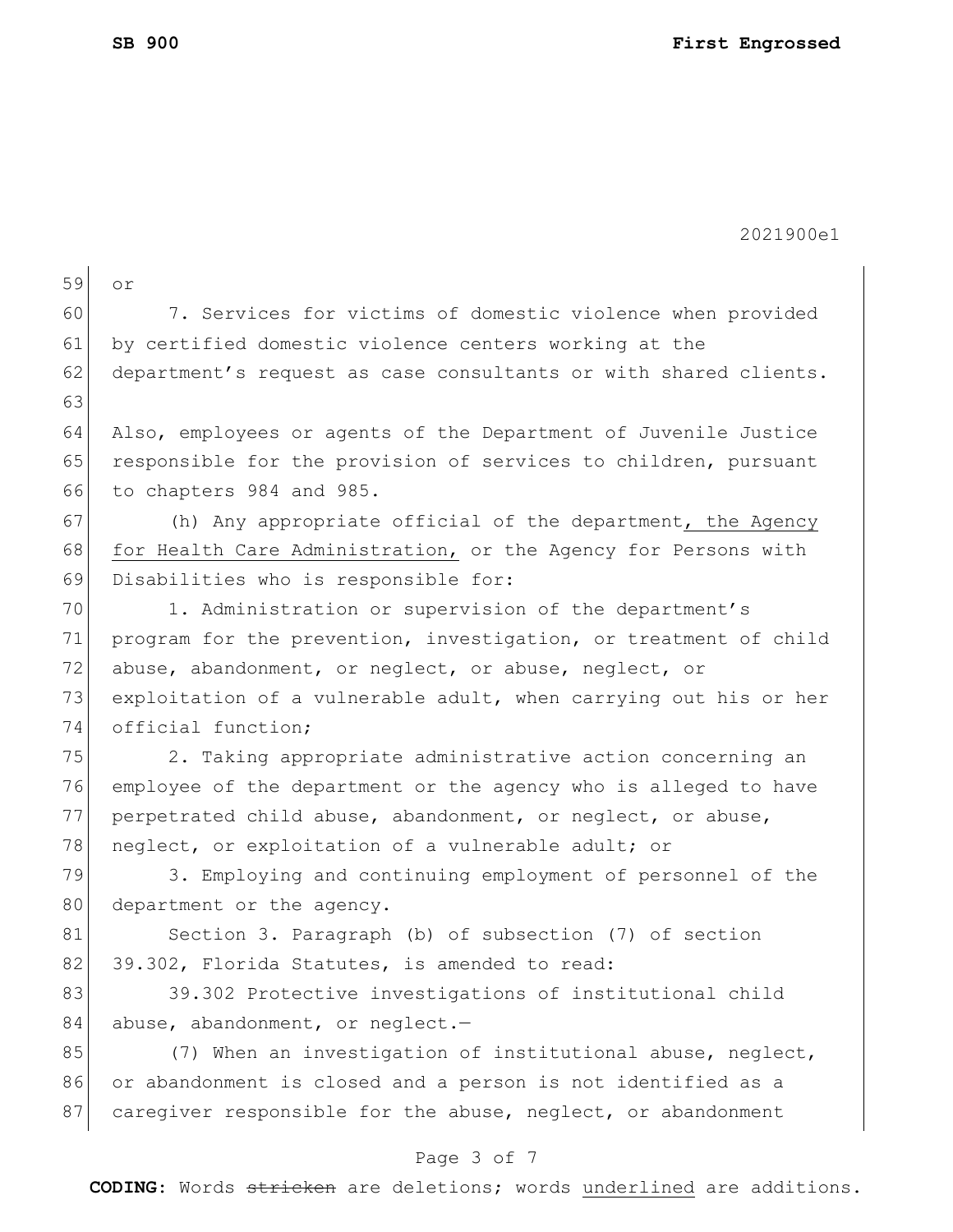88 alleged in the report, the fact that the person is named in some 89 capacity in the report may not be used in any way to adversely 90 affect the interests of that person. This prohibition applies to 91 any use of the information in employment screening, licensing, 92 child placement, adoption, or any other decisions by a private 93 adoption agency or a state agency or its contracted providers. 94 (b) Likewise, if a person is employed as a caregiver in a 95 residential group home licensed under s. 409.175 and is named in 96 any capacity in three or more reports within a 5-year period, 97 the department may review all reports for the purposes of the 98 employment screening required under s.  $409.175(2)$  (m)  $\rightarrow$ . 99  $409.1415(2)(e)$ . 100 Section 4. Paragraph (c) of subsection (2) of section 101 409.1415, Florida Statutes, is amended to read: 102 409.1415 Parenting partnerships for children in out-of-home  $103$  care.-104 (2) PARENTING PARTNERSHIPS.-105 (c) An employee of a residential group home must meet the 106 background screening requirements under s. 39.0138 and the level 107 2 screening standards for screening under chapter 435. An 108 employee of a residential group home who works directly with a 109 child as a caregiver must meet, at a minimum, the same 110 education, and training, background, and other screening 111 requirements as caregivers in family foster homes licensed as 112 level II under s. 409.175(5). 113 Section 5. Paragraph (c) of subsection (2) of section 114 409.1678, Florida Statutes, is amended to read: 115 409.1678 Specialized residential options for children who

116 are victims of commercial sexual exploitation.-

### Page 4 of 7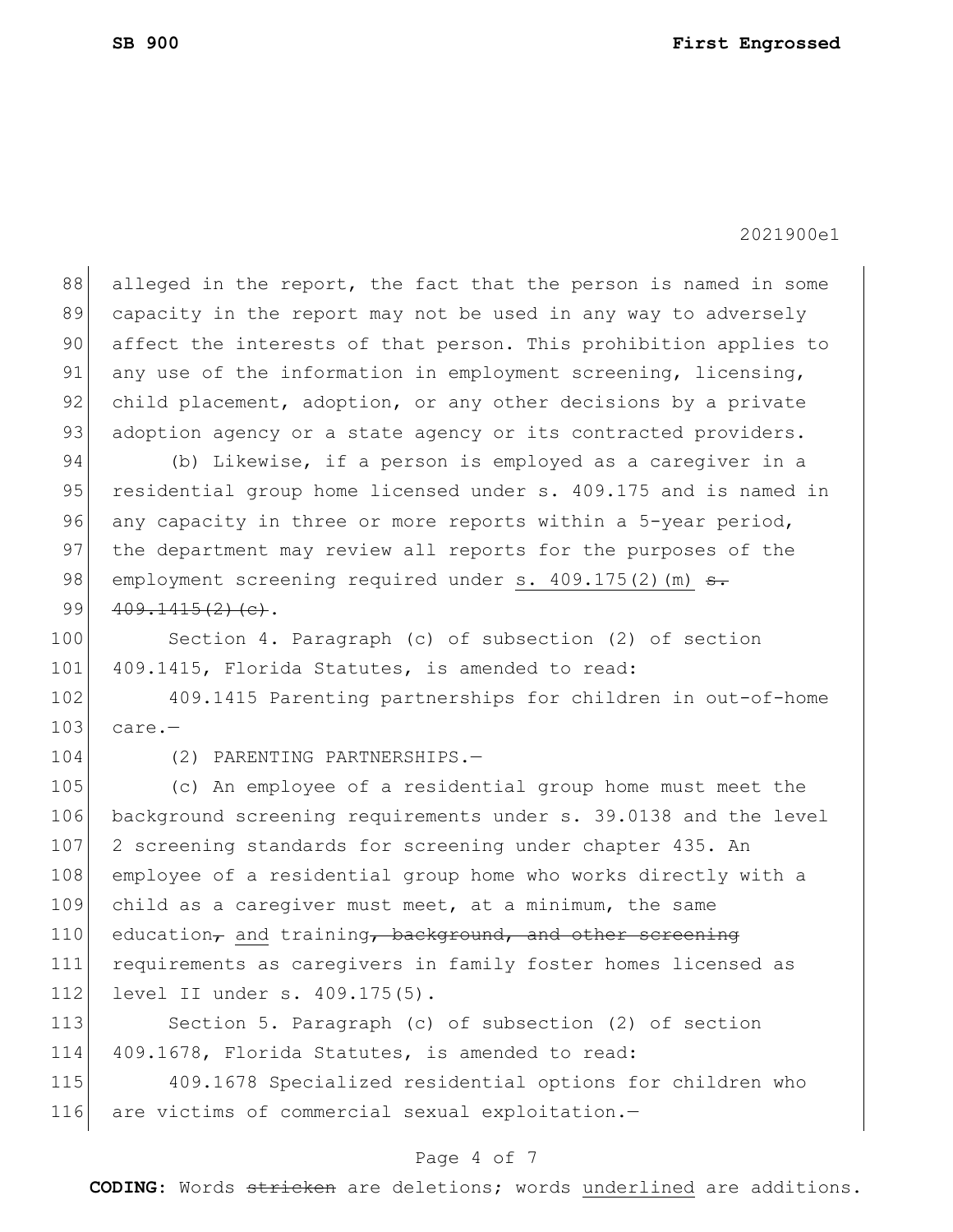117 (2) CERTIFICATION OF SAFE HOUSES AND SAFE FOSTER HOMES.-118 (c) To be certified, a safe house must hold a license as a 119 residential child-caring agency, as defined in s. 409.175, and a 120 safe foster home must hold a license as a family foster home, as 121 defined in s. 409.175. A safe house or safe foster home must  $122$  also: 123 1. Use strength-based and trauma-informed approaches to 124 care, to the extent possible and appropriate. 125 2. Serve exclusively one sex. 126 3. Group child victims of commercial sexual exploitation by 127 age or maturity level. 128 4. Care for child victims of commercial sexual exploitation 129 in a manner that separates those children from children with 130 other needs; however, this subparagraph does not apply to safe 131 foster homes. Safe houses and safe foster homes may care for 132 other populations if the children who have not experienced 133 commercial sexual exploitation do not interact with children who 134 have experienced commercial sexual exploitation. 135 5. Have awake staff members on duty 24 hours a day, if a 136 safe house. 137 6. Provide appropriate security through facility design, 138 hardware, technology, staffing, and siting, including, but not 139 limited to, external video monitoring or door exit alarms, a 140 high staff-to-client ratio, or being situated in a remote 141 location that is isolated from major transportation centers and 142 common trafficking areas. 143 7. Meet other criteria established by department rule, 144 which may include, but are not limited to, personnel 145 qualifications, staffing ratios, and types of services offered.

#### Page 5 of 7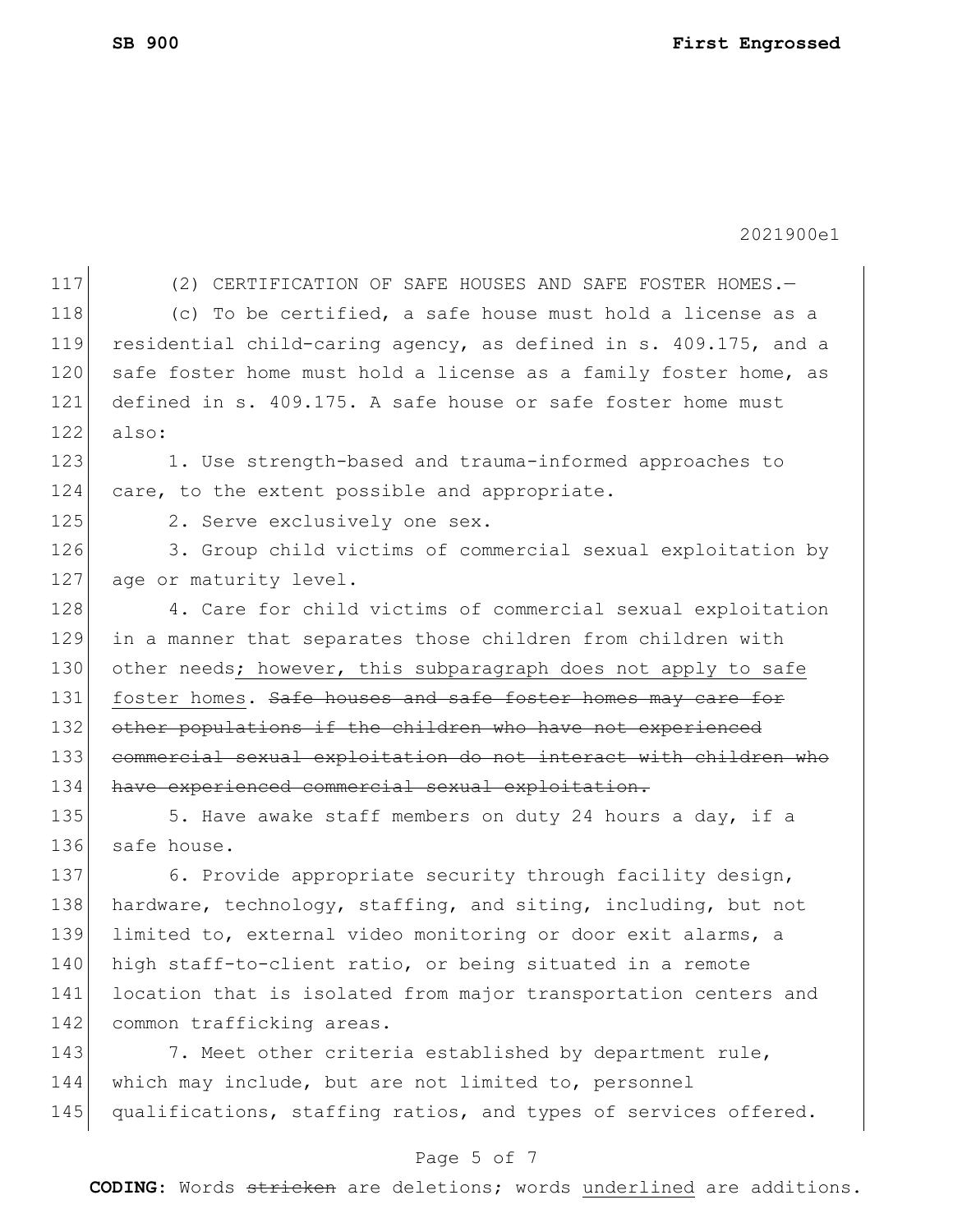146 Section 6. Subsection (3) of section 409.175, Florida 147 Statutes, is amended to read:

148 409.175 Licensure of family foster homes, residential 149 child-caring agencies, and child-placing agencies; public 150 records exemption.-

151 (3)(a) The total number of children placed in each family 152 foster home shall be based on the recommendation of the 153 department, or the community-based care lead agency where one is 154 providing foster care and related services, based on the needs 155 of each child in care, the ability of the foster family to meet 156 the individual needs of each child, including any adoptive or 157 biological children or young adults remaining in foster care 158 living in the home, the amount of safe physical plant space, the 159 ratio of active and appropriate adult supervision, and the 160 background, experience, and skill of the family foster parents.

 (b) If the total number of children in a family foster home 162 will exceed six, excluding  $f$ ive, including the family's own 163 children, an assessment of each child to be placed in the home must be completed by a family services counselor and approved in writing by the counselor's supervisor prior to placement of any additional children in the home, except that, if the placement involves a child whose sibling is already in the home or a child 168 who has been in placement in the home previously, the assessment must be completed within 72 hours after placement. The 170 assessment must assess and document the mental, physical, and psychosocial needs of the child and recommend the maximum number of children in a family foster home that will allow the child's 173 needs to be met.

174 (c) For any licensed family foster home, the

### Page 6 of 7